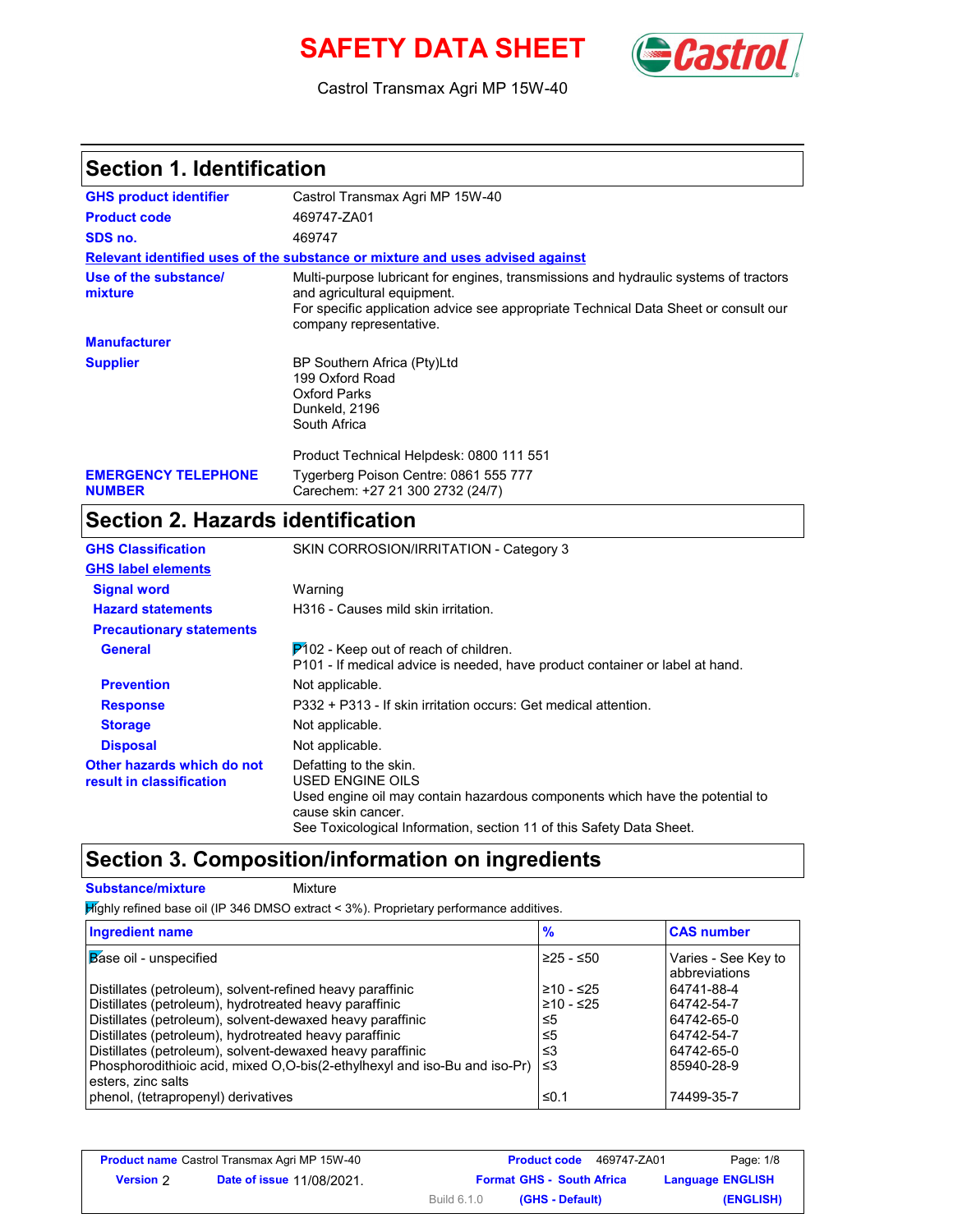### **Section 3. Composition/information on ingredients**

**There are no additional ingredients present which, within the current knowledge of the supplier and in the concentrations applicable, are classified as hazardous to health or the environment and hence require reporting in this section.**

**Occupational exposure limits, if available, are listed in Section 8.**

#### **Section 4. First aid measures**

| <b>Description of necessary first aid measures</b>        |                                                                                                                                                                                                                                                                                                                                                                                                                                                                                                                                                                                                                                                                                                                                               |
|-----------------------------------------------------------|-----------------------------------------------------------------------------------------------------------------------------------------------------------------------------------------------------------------------------------------------------------------------------------------------------------------------------------------------------------------------------------------------------------------------------------------------------------------------------------------------------------------------------------------------------------------------------------------------------------------------------------------------------------------------------------------------------------------------------------------------|
| <b>Eye contact</b>                                        | In case of contact, immediately flush eyes with plenty of water for at least 15 minutes.<br>Eyelids should be held away from the eyeball to ensure thorough rinsing. Check for<br>and remove any contact lenses. Get medical attention.                                                                                                                                                                                                                                                                                                                                                                                                                                                                                                       |
| <b>Inhalation</b>                                         | If inhaled, remove to fresh air. Get medical attention if symptoms occur.                                                                                                                                                                                                                                                                                                                                                                                                                                                                                                                                                                                                                                                                     |
| <b>Skin contact</b>                                       | In case of contact, immediately flush skin with plenty of water for at least 15 minutes<br>while removing contaminated clothing and shoes. Wash skin thoroughly with soap<br>and water or use recognised skin cleanser. Wash clothing before reuse. Clean<br>shoes thoroughly before reuse. Get medical attention if symptoms occur.                                                                                                                                                                                                                                                                                                                                                                                                          |
| <b>Ingestion</b>                                          | Do not induce vomiting unless directed to do so by medical personnel. Never give<br>anything by mouth to an unconscious person. If unconscious, place in recovery<br>position and get medical attention immediately. Get medical attention if adverse<br>health effects persist or are severe.                                                                                                                                                                                                                                                                                                                                                                                                                                                |
| <b>Protection of first-aiders</b>                         | No action shall be taken involving any personal risk or without suitable training. It<br>may be dangerous to the person providing aid to give mouth-to-mouth resuscitation.                                                                                                                                                                                                                                                                                                                                                                                                                                                                                                                                                                   |
| <b>Most important symptoms/effects, acute and delayed</b> |                                                                                                                                                                                                                                                                                                                                                                                                                                                                                                                                                                                                                                                                                                                                               |
|                                                           | See Section 11 for more detailed information on health effects and symptoms.                                                                                                                                                                                                                                                                                                                                                                                                                                                                                                                                                                                                                                                                  |
|                                                           | Indication of immediate medical attention and special treatment needed, if necessary                                                                                                                                                                                                                                                                                                                                                                                                                                                                                                                                                                                                                                                          |
| <b>Specific treatments</b>                                | No specific treatment.                                                                                                                                                                                                                                                                                                                                                                                                                                                                                                                                                                                                                                                                                                                        |
| <b>Notes to physician</b>                                 | Treatment should in general be symptomatic and directed to relieving any effects.<br>Note: High Pressure Applications<br>Injections through the skin resulting from contact with the product at high pressure<br>constitute a major medical emergency. Injuries may not appear serious at first but<br>within a few hours tissue becomes swollen, discoloured and extremely painful with<br>extensive subcutaneous necrosis.<br>Surgical exploration should be undertaken without delay. Thorough and extensive<br>debridement of the wound and underlying tissue is necessary to minimise tissue loss<br>and prevent or limit permanent damage. Note that high pressure may force the<br>product considerable distances along tissue planes. |
| <b>Section 5. Firefighting measures</b>                   |                                                                                                                                                                                                                                                                                                                                                                                                                                                                                                                                                                                                                                                                                                                                               |

#### **Hazardous thermal decomposition products Specific hazards arising from the chemical Special protective equipment for fire-fighters Extinguishing media Suitable Not suitable Special precautions for firefighters** In case of fire, use foam, dry chemical or carbon dioxide extinguisher or spray. Do not use water jet. In a fire or if heated, a pressure increase will occur and the container may burst. Combustion products may include the following: carbon oxides (CO, CO2) (carbon monoxide, carbon dioxide) No action shall be taken involving any personal risk or without suitable training. Promptly isolate the scene by removing all persons from the vicinity of the incident if there is a fire. Fire-fighters should wear positive pressure self-contained breathing apparatus (SCBA) and full turnout gear.

#### **Section 6. Accidental release measures**

**Personal precautions, protective equipment and emergency procedures**

| For non-emergency | Contact emergency personnel. No action shall be taken involving any personal risk                                                                                                                                                                          |
|-------------------|------------------------------------------------------------------------------------------------------------------------------------------------------------------------------------------------------------------------------------------------------------|
| personnel         | or without suitable training. Evacuate surrounding areas. Keep unnecessary and                                                                                                                                                                             |
|                   | unprotected personnel from entering. Do not touch or walk through spilt material.<br>Avoid breathing vapour or mist. Provide adequate ventilation. Put on appropriate<br>personal protective equipment. Floors may be slippery; use care to avoid falling. |

|                  | <b>Product name</b> Castrol Transmax Agri MP 15W-40 |                                  | <b>Product code</b> | 469747-ZA01 | Page: 2/8               |
|------------------|-----------------------------------------------------|----------------------------------|---------------------|-------------|-------------------------|
| <b>Version 2</b> | <b>Date of issue 11/08/2021.</b>                    | <b>Format GHS - South Africa</b> |                     |             | <b>Language ENGLISH</b> |
|                  |                                                     | Build 6.1.0                      | (GHS - Default)     |             | (ENGLISH)               |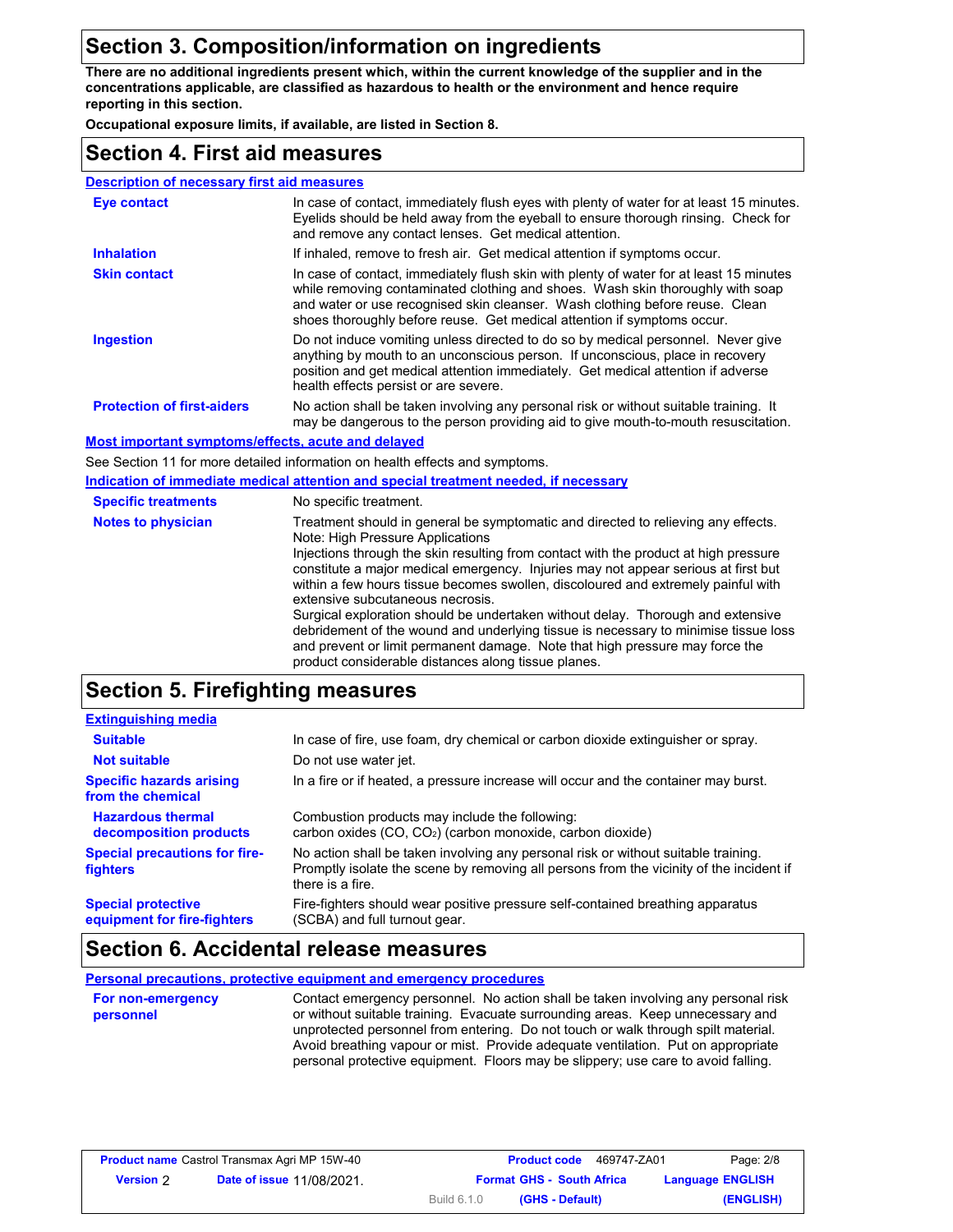## **Section 6. Accidental release measures**

| For emergency responders                             | Entry into a confined space or poorly ventilated area contaminated with vapour, mist<br>or fume is extremely hazardous without the correct respiratory protective equipment<br>and a safe system of work. Wear self-contained breathing apparatus. Wear a<br>suitable chemical protective suit. Chemical resistant boots. See also the<br>information in "For non-emergency personnel".                                                                                                                                  |  |
|------------------------------------------------------|--------------------------------------------------------------------------------------------------------------------------------------------------------------------------------------------------------------------------------------------------------------------------------------------------------------------------------------------------------------------------------------------------------------------------------------------------------------------------------------------------------------------------|--|
| <b>Environmental precautions</b>                     | Avoid dispersal of spilt material and runoff and contact with soil, waterways, drains<br>and sewers. Inform the relevant authorities if the product has caused environmental<br>pollution (sewers, waterways, soil or air).                                                                                                                                                                                                                                                                                              |  |
| Methods and material for containment and cleaning up |                                                                                                                                                                                                                                                                                                                                                                                                                                                                                                                          |  |
| <b>Small spill</b>                                   | Stop leak if without risk. Move containers from spill area. Absorb with an inert<br>material and place in an appropriate waste disposal container. Dispose of via a<br>licensed waste disposal contractor.                                                                                                                                                                                                                                                                                                               |  |
| Large spill                                          | Stop leak if without risk. Move containers from spill area. Approach the release<br>from upwind. Prevent entry into sewers, water courses, basements or confined<br>areas. Contain and collect spillage with non-combustible, absorbent material e.g.<br>sand, earth, vermiculite or diatomaceous earth and place in container for disposal<br>according to local regulations. Contaminated absorbent material may pose the<br>same hazard as the spilt product. Dispose of via a licensed waste disposal<br>contractor. |  |

## **Section 7. Handling and storage**

| <b>Precautions for safe handling</b>             |                                                                                                                                                                                                                                                                                                                                                                                                                                                                                                                                                                                                |
|--------------------------------------------------|------------------------------------------------------------------------------------------------------------------------------------------------------------------------------------------------------------------------------------------------------------------------------------------------------------------------------------------------------------------------------------------------------------------------------------------------------------------------------------------------------------------------------------------------------------------------------------------------|
| <b>Protective measures</b>                       | Put on appropriate personal protective equipment (see Section 8). Do not ingest.<br>Avoid contact with eyes, skin and clothing. Avoid breathing vapour or mist. Keep in<br>the original container or an approved alternative made from a compatible material,<br>kept tightly closed when not in use. Empty containers retain product residue and<br>can be hazardous. Do not reuse container.                                                                                                                                                                                                 |
| <b>Advice on general</b><br>occupational hygiene | Eating, drinking and smoking should be prohibited in areas where this material is<br>handled, stored and processed. Wash thoroughly after handling. Remove<br>contaminated clothing and protective equipment before entering eating areas. See<br>also Section 8 for additional information on hygiene measures.                                                                                                                                                                                                                                                                               |
| <b>Conditions for safe storage</b>               | Store in accordance with local regulations. Store in original container protected from<br>direct sunlight in a dry, cool and well-ventilated area, away from incompatible<br>materials (see Section 10) and food and drink. Keep container tightly closed and<br>sealed until ready for use. Store and use only in equipment/containers designed for<br>use with this product. Containers that have been opened must be carefully resealed<br>and kept upright to prevent leakage. Do not store in unlabelled containers. Use<br>appropriate containment to avoid environmental contamination. |
| <b>Not suitable</b>                              | Prolonged exposure to elevated temperature                                                                                                                                                                                                                                                                                                                                                                                                                                                                                                                                                     |

## **Section 8. Exposure controls/personal protection**

#### **Control parameters**

**Occupational exposure limits**

| <b>Ingredient name</b>                                    | <b>Exposure limits</b>                            |
|-----------------------------------------------------------|---------------------------------------------------|
| Base oil - unspecified                                    | <b>ACGIH TLV (United States).</b>                 |
|                                                           | TWA: 5 mg/m <sup>3</sup> 8 hours. Issued/Revised: |
|                                                           | 11/2009 Form: Inhalable fraction                  |
| Distillates (petroleum), solvent-refined heavy paraffinic | <b>ACGIH TLV (United States).</b>                 |
|                                                           | TWA: 5 mg/m <sup>3</sup> 8 hours. Issued/Revised: |
|                                                           | 11/2009 Form: Inhalable fraction                  |
| Distillates (petroleum), hydrotreated heavy paraffinic    | <b>ACGIH TLV (United States).</b>                 |
|                                                           | TWA: 5 mg/m <sup>3</sup> 8 hours. Issued/Revised: |
|                                                           | 11/2009 Form: Inhalable fraction                  |
| Distillates (petroleum), solvent-dewaxed heavy paraffinic | <b>ACGIH TLV (United States).</b>                 |
|                                                           | TWA: 5 mg/m <sup>3</sup> 8 hours. Issued/Revised: |
|                                                           | 11/2009 Form: Inhalable fraction                  |
| Distillates (petroleum), hydrotreated heavy paraffinic    | <b>ACGIH TLV (United States).</b>                 |
|                                                           | TWA: 5 mg/m <sup>3</sup> 8 hours. Issued/Revised: |
|                                                           | 11/2009 Form: Inhalable fraction                  |
| Distillates (petroleum), solvent-dewaxed heavy paraffinic | <b>ACGIH TLV (United States).</b>                 |
|                                                           | TWA: 5 mg/m <sup>3</sup> 8 hours. Issued/Revised: |
|                                                           | 11/2009 Form: Inhalable fraction                  |

|                  | <b>Product name Castrol Transmax Agri MP 15W-40</b> | <b>Product code</b><br>469747-ZA01    | Page: 3/8               |
|------------------|-----------------------------------------------------|---------------------------------------|-------------------------|
| <b>Version</b> 2 | <b>Date of issue 11/08/2021.</b>                    | <b>Format GHS - South Africa</b>      | <b>Language ENGLISH</b> |
|                  |                                                     | <b>Build 6.1.0</b><br>(GHS - Default) | (ENGLISH)               |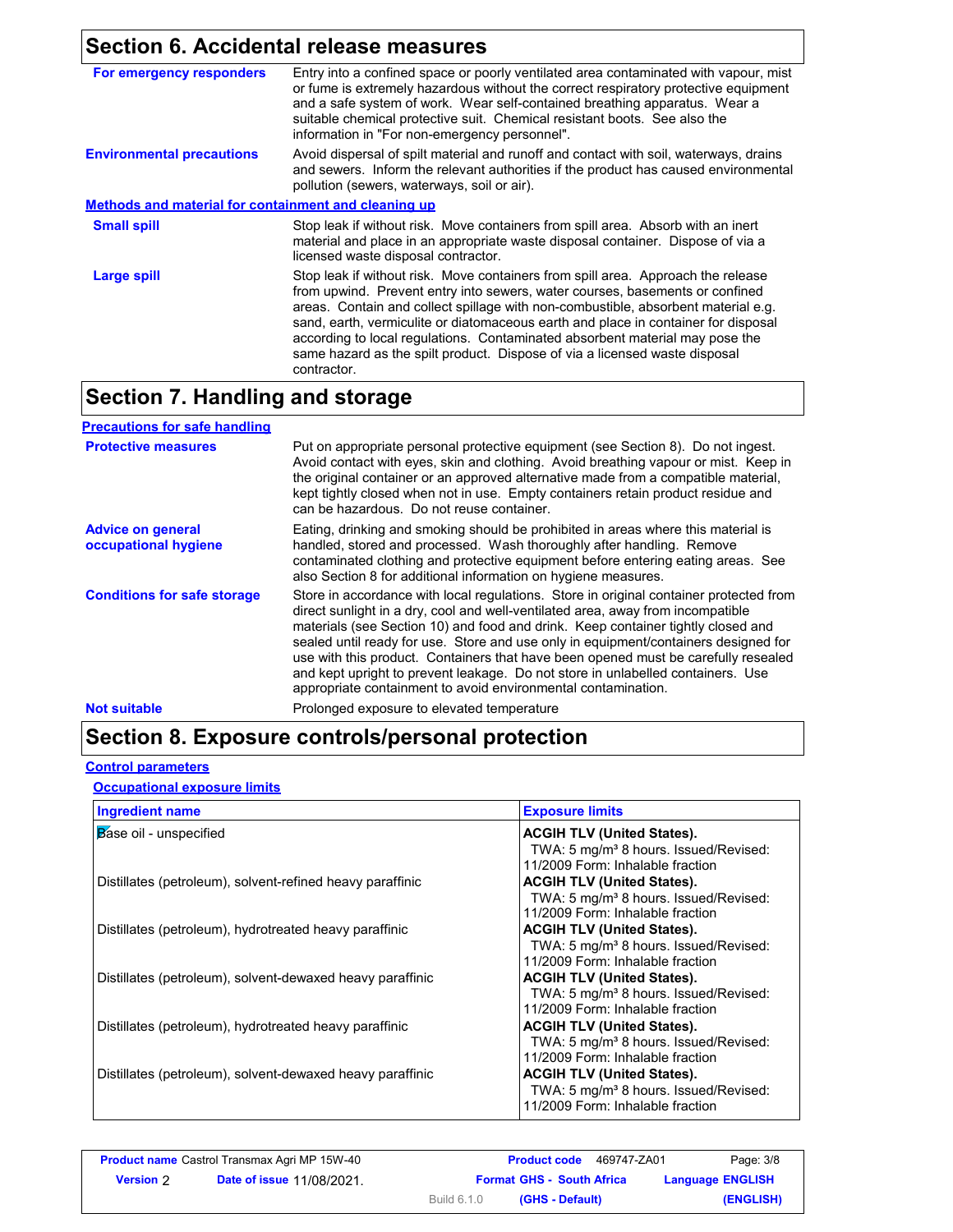## **Section 8. Exposure controls/personal protection**

Whilst specific OELs for certain components may be shown in this section, other components may be present in any mist, vapour or dust produced. Therefore, the specific OELs may not be applicable to the product as a whole and are provided for guidance only.

| provided for guidance only.                 |                                                                                                                                                                                                                                                                                                                                                                                                                                                                                                                                                                                                                                                                                                                                                                                                                                                                                                                                                                                                               |
|---------------------------------------------|---------------------------------------------------------------------------------------------------------------------------------------------------------------------------------------------------------------------------------------------------------------------------------------------------------------------------------------------------------------------------------------------------------------------------------------------------------------------------------------------------------------------------------------------------------------------------------------------------------------------------------------------------------------------------------------------------------------------------------------------------------------------------------------------------------------------------------------------------------------------------------------------------------------------------------------------------------------------------------------------------------------|
| <b>Recommended monitoring</b><br>procedures | If this product contains ingredients with exposure limits, personal, workplace<br>atmosphere or biological monitoring may be required to determine the effectiveness<br>of the ventilation or other control measures and/or the necessity to use respiratory<br>protective equipment. Reference should be made to appropriate monitoring<br>standards. Reference to national guidance documents for methods for the<br>determination of hazardous substances will also be required.                                                                                                                                                                                                                                                                                                                                                                                                                                                                                                                           |
| <b>Appropriate engineering</b><br>controls  | Provide exhaust ventilation or other engineering controls to keep the relevant<br>airborne concentrations below their respective occupational exposure limits.<br>All activities involving chemicals should be assessed for their risks to health, to<br>ensure exposures are adequately controlled. Personal protective equipment should<br>only be considered after other forms of control measures (e.g. engineering controls)<br>have been suitably evaluated. Personal protective equipment should conform to<br>appropriate standards, be suitable for use, be kept in good condition and properly<br>maintained.<br>Your supplier of personal protective equipment should be consulted for advice on<br>selection and appropriate standards. For further information contact your national<br>organisation for standards.<br>The final choice of protective equipment will depend upon a risk assessment. It is<br>important to ensure that all items of personal protective equipment are compatible. |
| <b>Environmental exposure</b><br>controls   | Emissions from ventilation or work process equipment should be checked to ensure<br>they comply with the requirements of environmental protection legislation. In some<br>cases, fume scrubbers, filters or engineering modifications to the process equipment<br>will be necessary to reduce emissions to acceptable levels.                                                                                                                                                                                                                                                                                                                                                                                                                                                                                                                                                                                                                                                                                 |
| <b>Individual protection measures</b>       |                                                                                                                                                                                                                                                                                                                                                                                                                                                                                                                                                                                                                                                                                                                                                                                                                                                                                                                                                                                                               |
| <b>Hygiene measures</b>                     | Wash hands, forearms and face thoroughly after handling chemical products, before<br>eating, smoking and using the lavatory and at the end of the working period.<br>Appropriate techniques should be used to remove potentially contaminated clothing.<br>Wash contaminated clothing before reusing. Ensure that eyewash stations and<br>safety showers are close to the workstation location.                                                                                                                                                                                                                                                                                                                                                                                                                                                                                                                                                                                                               |
| <b>Eye protection</b>                       | Safety glasses with side shields.                                                                                                                                                                                                                                                                                                                                                                                                                                                                                                                                                                                                                                                                                                                                                                                                                                                                                                                                                                             |
| <b>Skin protection</b>                      |                                                                                                                                                                                                                                                                                                                                                                                                                                                                                                                                                                                                                                                                                                                                                                                                                                                                                                                                                                                                               |
| <b>Hand protection</b>                      | Wear protective gloves if prolonged or repeated contact is likely. Wear chemical<br>resistant gloves. Recommended: Nitrile gloves. The correct choice of protective<br>gloves depends upon the chemicals being handled, the conditions of work and use,<br>and the condition of the gloves (even the best chemically resistant glove will break<br>down after repeated chemical exposures). Most gloves provide only a short time of<br>protection before they must be discarded and replaced. Because specific work<br>environments and material handling practices vary, safety procedures should be<br>developed for each intended application. Gloves should therefore be chosen in<br>consultation with the supplier/manufacturer and with a full assessment of the<br>working conditions.                                                                                                                                                                                                               |
| <b>Skin protection</b>                      | Use of protective clothing is good industrial practice.<br>Personal protective equipment for the body should be selected based on the task<br>being performed and the risks involved and should be approved by a specialist<br>before handling this product.<br>Cotton or polyester/cotton overalls will only provide protection against light<br>superficial contamination that will not soak through to the skin. Overalls should be<br>laundered on a regular basis. When the risk of skin exposure is high (e.g. when<br>cleaning up spillages or if there is a risk of splashing) then chemical resistant aprons<br>and/or impervious chemical suits and boots will be required.                                                                                                                                                                                                                                                                                                                         |
| <b>Other skin protection</b>                | Appropriate footwear and any additional skin protection measures should be<br>selected based on the task being performed and the risks involved and should be<br>approved by a specialist before handling this product.                                                                                                                                                                                                                                                                                                                                                                                                                                                                                                                                                                                                                                                                                                                                                                                       |
| <b>Respiratory protection</b>               | In case of insufficient ventilation, wear suitable respiratory equipment.<br>The correct choice of respiratory protection depends upon the chemicals being<br>handled, the conditions of work and use, and the condition of the respiratory<br>equipment. Safety procedures should be developed for each intended application.<br>Respiratory protection equipment should therefore be chosen in consultation with<br>the supplier/manufacturer and with a full assessment of the working conditions.                                                                                                                                                                                                                                                                                                                                                                                                                                                                                                         |

| <b>Product name</b> Castrol Transmax Agri MP 15W-40 |                                  | <b>Product code</b><br>469747-ZA01                          | Page: 4/8 |
|-----------------------------------------------------|----------------------------------|-------------------------------------------------------------|-----------|
| <b>Version 2</b>                                    | <b>Date of issue 11/08/2021.</b> | <b>Format GHS - South Africa</b><br><b>Language ENGLISH</b> |           |
|                                                     |                                  | Build 6.1.0<br>(GHS - Default)                              | (ENGLISH) |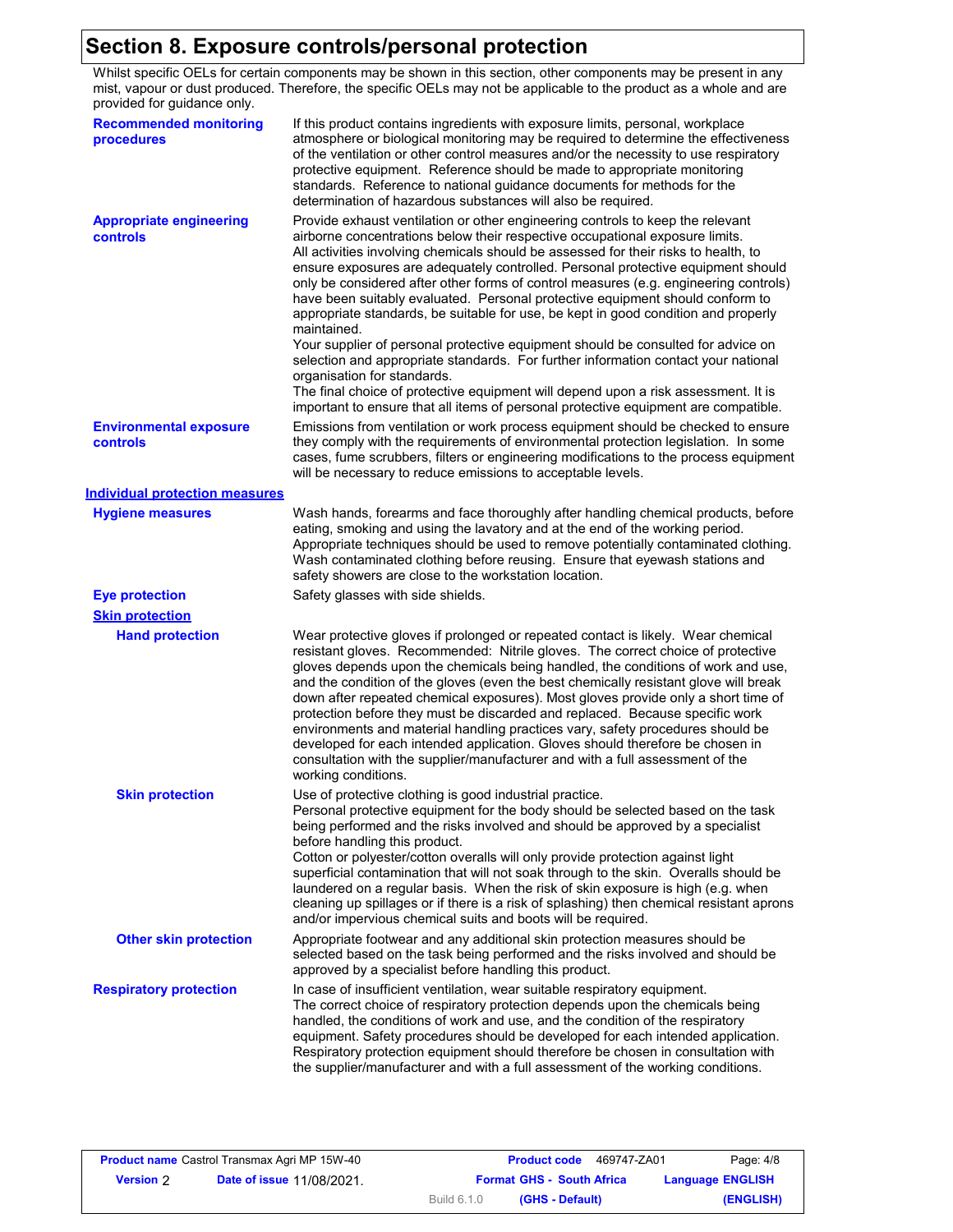## **Section 9. Physical and chemical properties**

| <b>Appearance</b>                                 |                                                                                                                                              |
|---------------------------------------------------|----------------------------------------------------------------------------------------------------------------------------------------------|
| <b>Physical state</b>                             | Liquid.                                                                                                                                      |
| <b>Colour</b>                                     | Amber.                                                                                                                                       |
| <b>Odour</b>                                      | Not available.                                                                                                                               |
| <b>Odour threshold</b>                            | Not available.                                                                                                                               |
| рH                                                | Not applicable.                                                                                                                              |
| <b>Melting point</b>                              | Not available.                                                                                                                               |
| <b>Boiling point</b>                              | Not available.                                                                                                                               |
| <b>Pour point</b>                                 | -45 $^{\circ}$ C                                                                                                                             |
| <b>Drop Point</b>                                 | Not available.                                                                                                                               |
| <b>Flash point</b>                                | Open cup: >200°C (>392°F) [Cleveland.]                                                                                                       |
| <b>Evaporation rate</b>                           | Not available.                                                                                                                               |
| <b>Flammability (solid, gas)</b>                  | Not applicable. Based on - Physical state                                                                                                    |
| Lower and upper explosive<br>(flammable) limits   | Not available.                                                                                                                               |
| <b>Vapour pressure</b>                            | Not available.                                                                                                                               |
| <b>Vapour density</b>                             | Not available.                                                                                                                               |
| <b>Relative density</b>                           | Not available.                                                                                                                               |
| <b>Density</b>                                    | <1000 kg/m <sup>3</sup> (<1 g/cm <sup>3</sup> ) at 15 <sup>°</sup> C                                                                         |
| <b>Solubility</b>                                 | insoluble in water.                                                                                                                          |
| <b>Partition coefficient: n-</b><br>octanol/water | Not available.                                                                                                                               |
| <b>Auto-ignition temperature</b>                  | Not available.                                                                                                                               |
| <b>Decomposition temperature</b>                  | Not available.                                                                                                                               |
| <b>Viscosity</b>                                  | Kinematic: 93 mm <sup>2</sup> /s (93 cSt) at $40^{\circ}$ C<br>Kinematic: 13 to 13.8 mm <sup>2</sup> /s (13 to 13.8 cSt) at 100 $^{\circ}$ C |

## **Section 10. Stability and reactivity**

| <b>Reactivity</b>                            | No specific test data available for this product. Refer to Conditions to avoid and<br>Incompatible materials for additional information.                                |
|----------------------------------------------|-------------------------------------------------------------------------------------------------------------------------------------------------------------------------|
| <b>Chemical stability</b>                    | The product is stable.                                                                                                                                                  |
| <b>Possibility of hazardous</b><br>reactions | Under normal conditions of storage and use, hazardous reactions will not occur.<br>Under normal conditions of storage and use, hazardous polymerisation will not occur. |
| <b>Conditions to avoid</b>                   | Avoid all possible sources of ignition (spark or flame).                                                                                                                |
| <b>Incompatible materials</b>                | Reactive or incompatible with the following materials: oxidising materials.                                                                                             |
| <b>Hazardous decomposition</b><br>products   | Under normal conditions of storage and use, hazardous decomposition products<br>should not be produced.                                                                 |

## **Section 11. Toxicological information**

| Information on toxicological effects                                                                                |                                                     |                                                                                 |
|---------------------------------------------------------------------------------------------------------------------|-----------------------------------------------------|---------------------------------------------------------------------------------|
| <b>Aspiration hazard</b>                                                                                            |                                                     |                                                                                 |
| <b>Name</b>                                                                                                         |                                                     | <b>Result</b>                                                                   |
| Distillates (petroleum), hydrotreated heavy paraffinic<br>Distillates (petroleum), solvent-dewaxed heavy paraffinic |                                                     | <b>ASPIRATION HAZARD - Category 1</b><br><b>ASPIRATION HAZARD - Category 1</b>  |
| <b>Information on likely routes</b><br>of exposure                                                                  | Routes of entry anticipated: Dermal, Inhalation.    |                                                                                 |
| <b>Potential acute health effects</b>                                                                               |                                                     |                                                                                 |
| Eye contact                                                                                                         | No known significant effects or critical hazards.   |                                                                                 |
| <b>Inhalation</b>                                                                                                   | vapour pressure.                                    | Vapour inhalation under ambient conditions is not normally a problem due to low |
| <b>Skin contact</b>                                                                                                 | Causes mild skin irritation. Defatting to the skin. |                                                                                 |
| <b>Ingestion</b>                                                                                                    | Irritating to mouth, throat and stomach.            |                                                                                 |
| Symptoms related to the physical, chemical and toxicological characteristics                                        |                                                     |                                                                                 |

| <b>Product name Castrol Transmax Agri MP 15W-40</b> |                                  |                    | <b>Product code</b><br>469747-ZA01 | Page: 5/8               |
|-----------------------------------------------------|----------------------------------|--------------------|------------------------------------|-------------------------|
| <b>Version 2</b>                                    | <b>Date of issue 11/08/2021.</b> |                    | <b>Format GHS - South Africa</b>   | <b>Language ENGLISH</b> |
|                                                     |                                  | <b>Build 6.1.0</b> | (GHS - Default)                    | (ENGLISH)               |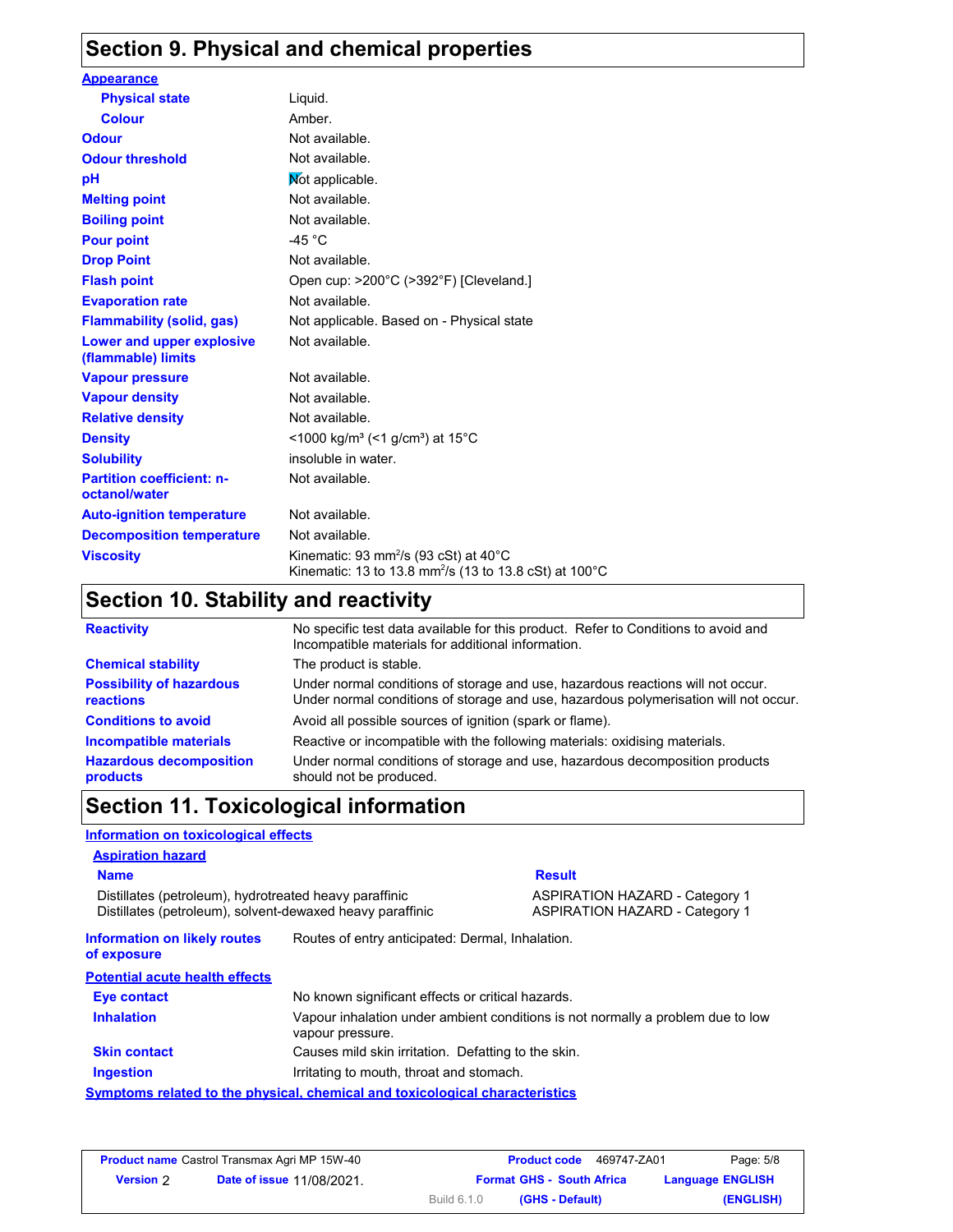### **Section 11. Toxicological information**

| <b>Eye contact</b>                      | Adverse symptoms may include the following:<br>pain or irritation<br>watering<br>redness                                                                                                                                                                                                                                                                                                                           |
|-----------------------------------------|--------------------------------------------------------------------------------------------------------------------------------------------------------------------------------------------------------------------------------------------------------------------------------------------------------------------------------------------------------------------------------------------------------------------|
| <b>Inhalation</b>                       | May be harmful by inhalation if exposure to vapour, mists or fumes resulting from<br>thermal decomposition products occurs.                                                                                                                                                                                                                                                                                        |
| <b>Skin contact</b>                     | Adverse symptoms may include the following:<br>irritation<br>redness<br>dryness<br>cracking                                                                                                                                                                                                                                                                                                                        |
| <b>Ingestion</b>                        | No specific data.                                                                                                                                                                                                                                                                                                                                                                                                  |
|                                         | Delayed and immediate effects as well as chronic effects from short and long-term exposure                                                                                                                                                                                                                                                                                                                         |
| <b>Inhalation</b>                       | Overexposure to the inhalation of airborne droplets or aerosols may cause irritation<br>of the respiratory tract.                                                                                                                                                                                                                                                                                                  |
| <b>Potential chronic health effects</b> |                                                                                                                                                                                                                                                                                                                                                                                                                    |
| <b>General</b>                          | <b>USED ENGINE OILS</b><br>Combustion products resulting from the operation of internal combustion engines<br>contaminate engine oils during use. Used engine oil may contain hazardous<br>components which have the potential to cause skin cancer. Frequent or prolonged<br>contact with all types and makes of used engine oil must therefore be avoided and a<br>high standard of personal hygiene maintained. |
| <b>Carcinogenicity</b>                  | No known significant effects or critical hazards.                                                                                                                                                                                                                                                                                                                                                                  |
| <b>Mutagenicity</b>                     | No known significant effects or critical hazards.                                                                                                                                                                                                                                                                                                                                                                  |
| <b>Teratogenicity</b>                   | No known significant effects or critical hazards.                                                                                                                                                                                                                                                                                                                                                                  |
| <b>Developmental effects</b>            | No known significant effects or critical hazards.                                                                                                                                                                                                                                                                                                                                                                  |
| <b>Fertility effects</b>                | No known significant effects or critical hazards.                                                                                                                                                                                                                                                                                                                                                                  |

#### **Section 12. Ecological information**

| <b>Environmental effects</b>            | No known significant effects or critical hazards.                                                                         |
|-----------------------------------------|---------------------------------------------------------------------------------------------------------------------------|
| <b>Persistence and</b><br>degradability |                                                                                                                           |
| Expected to be biodegradable.           |                                                                                                                           |
| <b>Bioaccumulative potential</b>        |                                                                                                                           |
|                                         | This product is not expected to bioaccumulate through food chains in the environment.                                     |
| <b>Mobility</b>                         | Spillages may penetrate the soil causing ground water contamination.                                                      |
| <b>Other adverse effects</b>            | No known significant effects or critical hazards.                                                                         |
| <b>Other ecological information</b>     | Spills may form a film on water surfaces causing physical damage to organisms.<br>Oxygen transfer could also be impaired. |

### **Section 13. Disposal considerations**

**Disposal methods** The generation of waste should be avoided or minimised wherever possible. Significant quantities of waste product residues should not be disposed of via the foul sewer but processed in a suitable effluent treatment plant. Dispose of surplus and non-recyclable products via a licensed waste disposal contractor. Disposal of this product, solutions and any by-products should at all times comply with the requirements of environmental protection and waste disposal legislation and any regional local authority requirements. Waste packaging should be recycled. Incineration or landfill should only be considered when recycling is not feasible. This material and its container must be disposed of in a safe way. Care should be taken when handling emptied containers that have not been cleaned or rinsed out. Empty containers or liners may retain some product residues. Avoid dispersal of spilt material and runoff and contact with soil, waterways, drains and sewers.

| <b>Product name Castrol Transmax Agri MP 15W-40</b> |                                  |                    | <b>Product code</b>              | 469747-ZA01 | Page: 6/8               |
|-----------------------------------------------------|----------------------------------|--------------------|----------------------------------|-------------|-------------------------|
| <b>Version</b> 2                                    | <b>Date of issue 11/08/2021.</b> |                    | <b>Format GHS - South Africa</b> |             | <b>Language ENGLISH</b> |
|                                                     |                                  | <b>Build 6.1.0</b> | (GHS - Default)                  |             | (ENGLISH)               |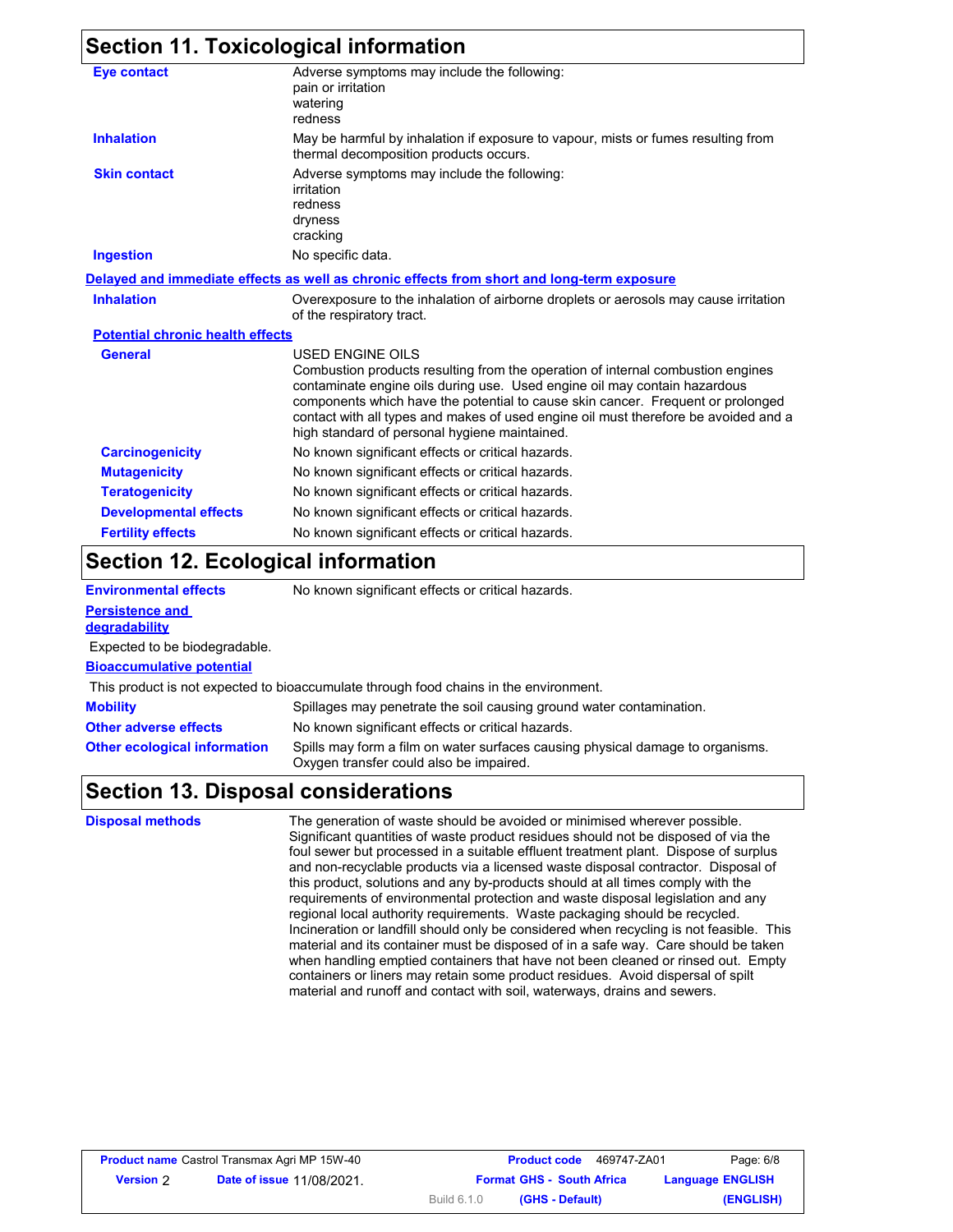|                                      | <b>IMDG</b>    | <b>IATA</b>    |  |
|--------------------------------------|----------------|----------------|--|
| <b>UN number</b>                     | Not regulated. | Not regulated. |  |
| <b>UN proper</b><br>shipping name    |                |                |  |
| <b>Transport hazard</b><br>class(es) | $\blacksquare$ |                |  |
| <b>Packing group</b>                 | -              |                |  |
| <b>Environmental</b><br>hazards      | No.            | No.            |  |
| <b>Additional</b><br>information     |                |                |  |

**Special precautions for user** Not available.

**Transport in bulk according to IMO instruments** Not available.

## **Section 15. Regulatory information**

| <b>Regulation according to other foreign laws</b>               |                                                                                                          |
|-----------------------------------------------------------------|----------------------------------------------------------------------------------------------------------|
| <b>REACH Status</b>                                             | For the REACH status of this product please consult your company contact, as identified in<br>Section 1. |
| <b>Australia inventory (AICS)</b>                               | All components are listed or exempted.                                                                   |
| <b>Canada inventory status</b>                                  | All components are listed or exempted.                                                                   |
| <b>China inventory (IECSC)</b>                                  | All components are listed or exempted.                                                                   |
| <b>Japan inventory (ENCS)</b>                                   | All components are listed or exempted.                                                                   |
| <b>Korea inventory (KECI)</b>                                   | All components are listed or exempted.                                                                   |
| <b>Philippines inventory</b><br>(PICCS)                         | All components are listed or exempted.                                                                   |
| <b>Taiwan Chemical</b><br><b>Substances Inventory</b><br>(TCSI) | Not determined.                                                                                          |
| <b>United States inventory</b><br>(TSCA 8b)                     | All components are active or exempted.                                                                   |
| <b>South Africa</b>                                             |                                                                                                          |
| <b>National regulations</b>                                     | National legislation: Occupational Health and Safety Act (Act 85 of 1993).                               |

# **Section 16. Other information**

| <b>History</b>                    |                                                                                                                                                                                                                                                                                                                                                                                                                                                                                                                                                                                                                                                                                                                                   |
|-----------------------------------|-----------------------------------------------------------------------------------------------------------------------------------------------------------------------------------------------------------------------------------------------------------------------------------------------------------------------------------------------------------------------------------------------------------------------------------------------------------------------------------------------------------------------------------------------------------------------------------------------------------------------------------------------------------------------------------------------------------------------------------|
| Date of issue/Date of<br>revision | 11/08/2021.                                                                                                                                                                                                                                                                                                                                                                                                                                                                                                                                                                                                                                                                                                                       |
| Date of previous issue            | 16/10/2020.                                                                                                                                                                                                                                                                                                                                                                                                                                                                                                                                                                                                                                                                                                                       |
| <b>Prepared by</b>                | <b>Product Stewardship</b>                                                                                                                                                                                                                                                                                                                                                                                                                                                                                                                                                                                                                                                                                                        |
| <b>Key to abbreviations</b>       | ACGIH = American Conference of Industrial Hygienists<br>CAS Number = Chemical Abstracts Service Registry Number<br>GHS = Globally Harmonized System of Classification and Labelling of Chemicals<br>IATA = International Air Transport Association<br><b>IMDG = International Maritime Dangerous Goods</b><br>OEL = Occupational Exposure Limit<br>REACH = Registration, Evaluation, Authorisation and Restriction of Chemicals<br>Regulation [Regulation (EC) No. 1907/2006]<br>SDS = Safety Data Sheet<br>STEL = Short term exposure limit<br>TWA = Time weighted average<br>UN Number = United Nations Number, a four digit number assigned by the United<br>Nations Committee of Experts on the Transport of Dangerous Goods. |

| <b>Product name</b> Castrol Transmax Agri MP 15W-40 |                                  | 469747-ZA01<br><b>Product code</b>                          | Page: 7/8 |
|-----------------------------------------------------|----------------------------------|-------------------------------------------------------------|-----------|
| <b>Version</b> 2                                    | <b>Date of issue 11/08/2021.</b> | <b>Format GHS - South Africa</b><br><b>Language ENGLISH</b> |           |
|                                                     |                                  | (GHS - Default)<br>Build 6.1.0                              | (ENGLISH) |